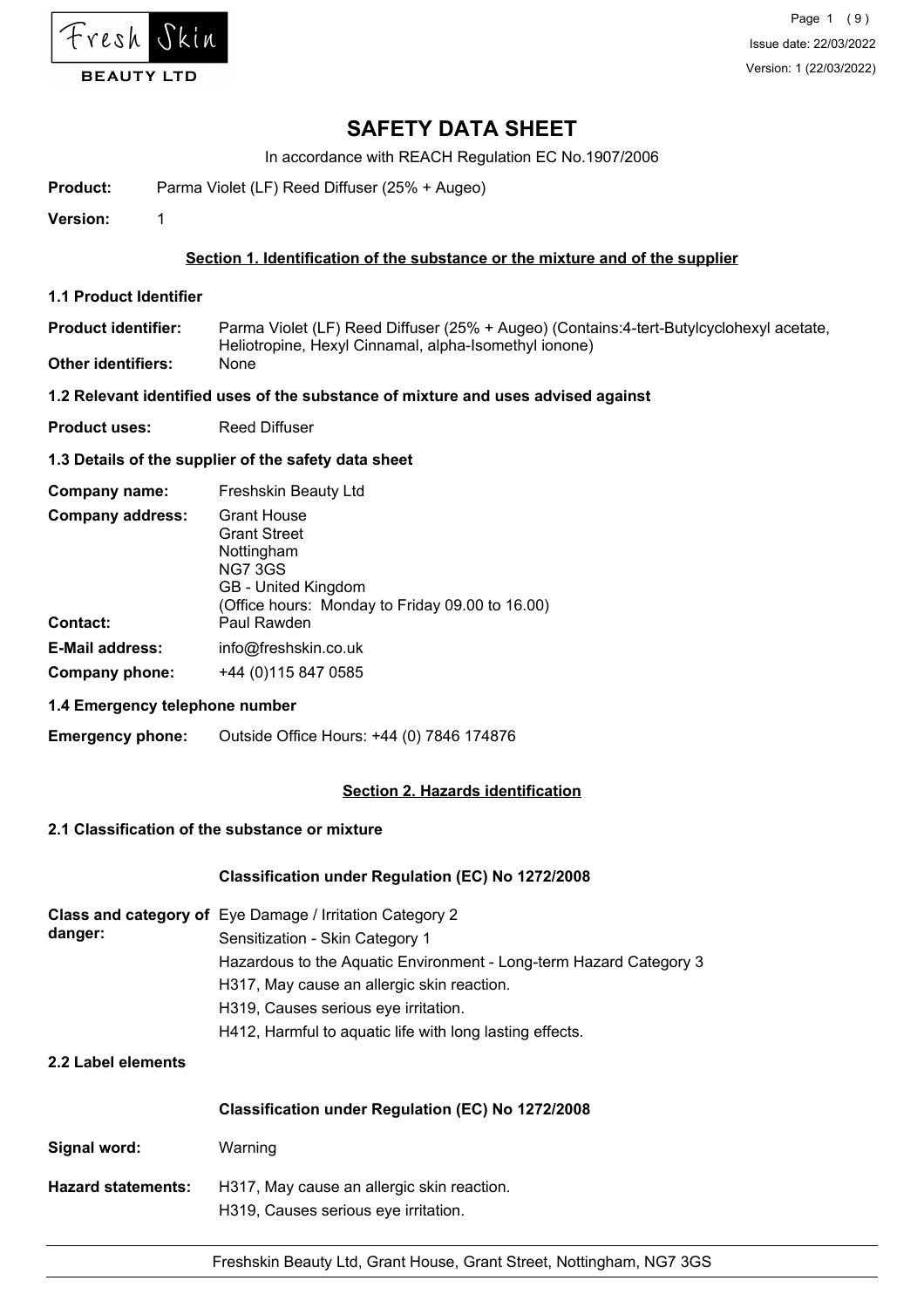

In accordance with REACH Regulation EC No.1907/2006

| <b>Product:</b>              | Parma Violet (LF) Reed Diffuser (25% + Augeo)                                                                                                                                                                                   |
|------------------------------|---------------------------------------------------------------------------------------------------------------------------------------------------------------------------------------------------------------------------------|
| Version:                     | 1                                                                                                                                                                                                                               |
|                              | H412, Harmful to aquatic life with long lasting effects.                                                                                                                                                                        |
| Supplemental<br>Information: | EUH208, Contains Citronellol, Isoeugenol, Linalool, Methyl 2-octynoate. May produce an<br>allergic reaction.                                                                                                                    |
| <b>Precautionary</b>         | P261, Avoid breathing vapour or dust.                                                                                                                                                                                           |
| statements:                  | P264, Wash hands and other contacted skin thoroughly after handling.                                                                                                                                                            |
|                              | P272, Contaminated work clothing should not be allowed out of the workplace.                                                                                                                                                    |
|                              | P273, Avoid release to the environment.                                                                                                                                                                                         |
|                              | P280, Wear protective gloves/eye protection/face protection.                                                                                                                                                                    |
|                              | P302/352, IF ON SKIN: Wash with plenty of soap and water.                                                                                                                                                                       |
|                              | P305/351/338, IF IN EYES: Rinse cautiously with water for several minutes. Remove contact<br>lenses, if present and easy to do. Continue rinsing.<br>P333/313, If skin irritation or rash occurs: Get medical advice/attention. |
|                              | P337/313, If eye irritation persists: Get medical advice/attention.                                                                                                                                                             |
|                              | P363, Wash contaminated clothing before reuse.                                                                                                                                                                                  |
|                              | P501, Dispose of contents/container to approved disposal site, in accordance with local<br>regulations.                                                                                                                         |
|                              |                                                                                                                                                                                                                                 |
| Pictograms:                  |                                                                                                                                                                                                                                 |
| 2.3 Other hazards            |                                                                                                                                                                                                                                 |
| <b>Other hazards:</b>        | None                                                                                                                                                                                                                            |

# **Section 3. Composition / information on ingredients**

#### **3.2 Mixtures**

#### **Contains:**

| <b>Name</b>                                   | <b>CAS</b> | <b>EC</b> | <b>REACH Registration</b><br>No. | $\frac{9}{6}$ | <b>Classification for</b><br>(CLP) 1272/2008                               |
|-----------------------------------------------|------------|-----------|----------------------------------|---------------|----------------------------------------------------------------------------|
| $2,2$ -dimethyl-1,3-<br>dioxolan-4-ylmethanol | 100-79-8   | 202-888-7 |                                  | 50-100%       | Eye Irrit. 2;H319,-                                                        |
| <b>Ilonone</b>                                | 179-77-6   | 201-224-3 |                                  | $1 - 5%$      | Aquatic Chronic 2;<br>H411.-                                               |
| 4-tert-Butylcyclohexyl<br>lacetate            | 32210-23-4 | 250-954-9 |                                  | $1 - 5%$      | Skin Sens. 1B;H317,-                                                       |
| alpha-Isomethyl ionone                        | 127-51-5   | 204-846-3 |                                  | $1 - 5%$      | Skin Sens. 1B-Aquatic<br>Chronic 2, H317-H411,-                            |
| Hexyl Cinnamal                                | 101-86-0   | 202-983-3 |                                  | $1 - 5%$      | Skin Sens. 1B-Aquatic<br>Acute 1-Aquatic<br>Chronic 2;H317-H400-<br>H411.- |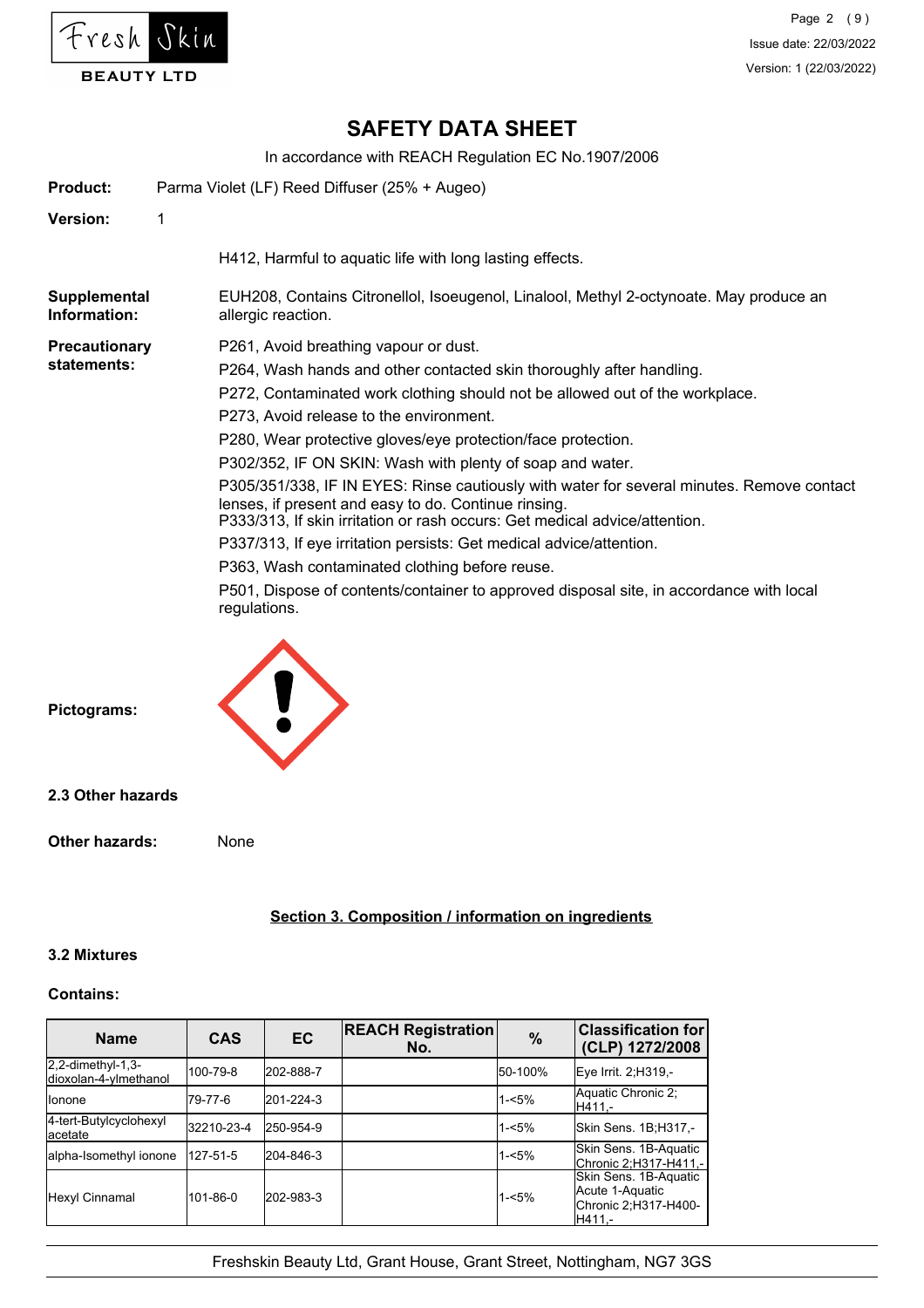

In accordance with REACH Regulation EC No.1907/2006

**Product:** Parma Violet (LF) Reed Diffuser (25% + Augeo)

#### **Version:** 1

| Heliotropine                          | 120-57-0  | 204-409-7 | 1-<5%       | Skin Sens. 1B;H317,-                                                                                                                                 |
|---------------------------------------|-----------|-----------|-------------|------------------------------------------------------------------------------------------------------------------------------------------------------|
| Methyl ionone (mixture<br>of isomers) | 1335-46-2 | 215-635-0 | 1-<5%       | Skin Irrit. 2-Aquatic<br>Chronic 2; H315-H411,-                                                                                                      |
| <b>Citronellol</b>                    | 106-22-9  | 203-375-0 | $0.1 - 1\%$ | Skin Irrit. 2-Eye Irrit. 2-<br>Skin Sens. 1B;H315-<br>H317-H319.-                                                                                    |
| ILinalool                             | 78-70-6   | 201-134-4 | $0.1 - 1\%$ | Skin Irrit. 2-Eye Irrit. 2-<br>Skin Sens. 1B;H315-<br>H317-H319,-                                                                                    |
| Amyl salicylate                       | 2050-08-0 | 218-080-2 | $0.1 - 1\%$ | Acute Tox. 4-Aquatic<br>Acute 1-Aquatic<br>Chronic 1;H302-H400-<br>H410.-                                                                            |
| P-Cresyl methylether                  | 104-93-8  | 203-253-7 | $0.1 - 1\%$ | Acute Tox. 4-Skin Irrit.<br>2-Repr. 2;H302-H315-<br>H361.-                                                                                           |
| Isoeugenol                            | 97-54-1   | 202-590-7 | $< 0.1\%$   | Acute Tox, 4-Acute<br>Tox. 4-Acute Tox. 4-<br>Skin Irrit. 2-Eye Irrit. 2-<br>Skin Sens. 1A-STOT<br>SE 3;H302-H312-<br>H315-H317-H319-<br>H332-H335.- |
| Methyl 2-octynoate                    | 111-12-6  | 203-836-6 | $< 0.1\%$   | Skin Sens. 1A-Aquatic<br>Acute 1-Aquatic<br>Chronic 3;H317-H400-<br>H412.-                                                                           |

### **Substances with Community workplace exposure limits:**

| <b>Name</b>       | CAS     | EC        | <b>REACH Registration</b><br>No. | $\frac{0}{0}$ | <b>Classification for</b><br>(CLP) 1272/2008 |
|-------------------|---------|-----------|----------------------------------|---------------|----------------------------------------------|
| Diethyl phthalate | 84-66-2 | 201-550-6 |                                  | l20-<50%      | - - -                                        |

### **Substances that are persistent, bioaccumulative and toxic or very persistent and very bioaccumulative, greater than 0.1%:**

Not Applicable

## **Section 4. First-aid measures**

#### **4.1 Description of first aid measures**

| IF IN EYES: Rinse cautiously with water for several minutes. Remove contact lenses, if present |
|------------------------------------------------------------------------------------------------|
|                                                                                                |
|                                                                                                |
|                                                                                                |

## **4.2 Most important symptoms and effects, both acute and delayed**

May cause an allergic skin reaction.

Causes serious eye irritation.

#### **4.3 Indication of any immediate medical attention and special treatment needed**

None expected, see Section 4.1 for further information.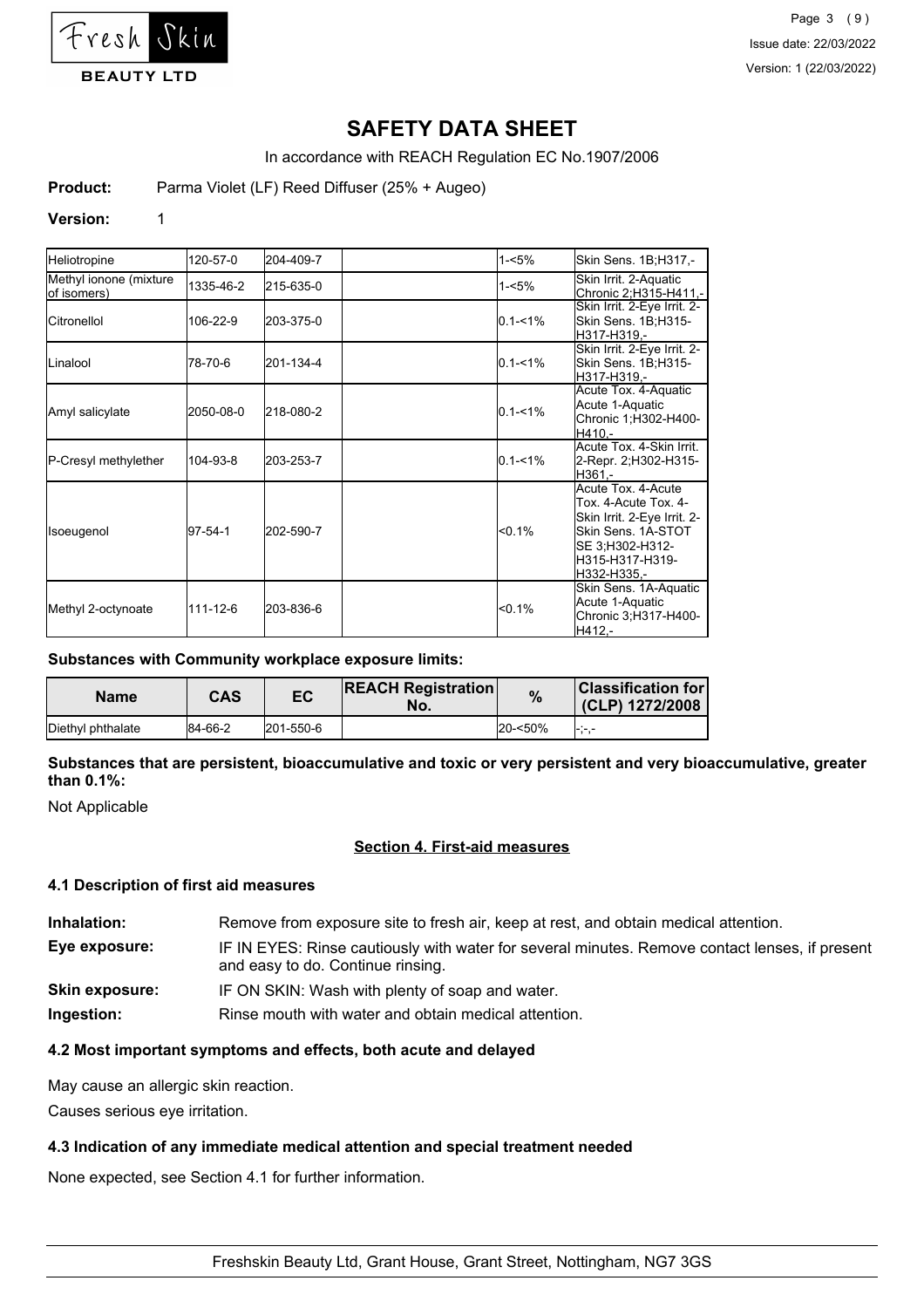

Page 4 (9) Issue date: 22/03/2022 Version: 1 (22/03/2022)

# **SAFETY DATA SHEET**

In accordance with REACH Regulation EC No.1907/2006

**Product:** Parma Violet (LF) Reed Diffuser (25% + Augeo)

**Version:** 1

### **Section 5: Firefighting measures**

#### **5.1 Extinguishing media**

Suitable media: Carbon dioxide, Dry chemical, Foam.

#### **5.2 Special hazards arising from the substance or mixture**

In case of fire, may be liberated: Carbon monoxide, Unidentified organic compounds.

#### **5.3 Advice for fire fighters:**

In case of insufficient ventilation, wear suitable respiratory equipment.

#### **Section 6. Accidental release measures**

#### **6.1 Personal precautions, protective equipment and emergency procedures:**

Avoid inhalation. Avoid contact with skin and eyes. See protective measures under Section 7 and 8.

#### **6.2 Environmental precautions:**

Keep away from drains, surface and ground water, and soil.

#### **6.3 Methods and material for containment and cleaning up:**

Remove ignition sources. Provide adequate ventilation. Avoid excessive inhalation of vapours. Contain spillage immediately by use of sand or inert powder. Dispose of according to local regulations.

#### **6.4 Reference to other sections:**

Also refer to sections 8 and 13.

#### **Section 7. Handling and storage**

#### **7.1 Precautions for safe handling:**

Keep away from heat, sparks, open flames and hot surfaces. - No smoking. Use personal protective equipment as required. Use in accordance with good manufacturing and industrial hygiene practices. Use in areas with adequate ventilation Do not eat, drink or smoke when using this product.

#### **7.2 Conditions for safe storage, including any incompatibilities:**

Store in a well-ventilated place. Keep container tightly closed. Keep cool. Ground/bond container and receiving equipment. Use explosion-proof electrical, ventilating and lighting equipment. Use only non-sparking tools. Take precautionary measures against static discharge.

## **7.3 Specific end use(s):**

Reed Diffuser: Use in accordance with good manufacturing and industrial hygiene practices.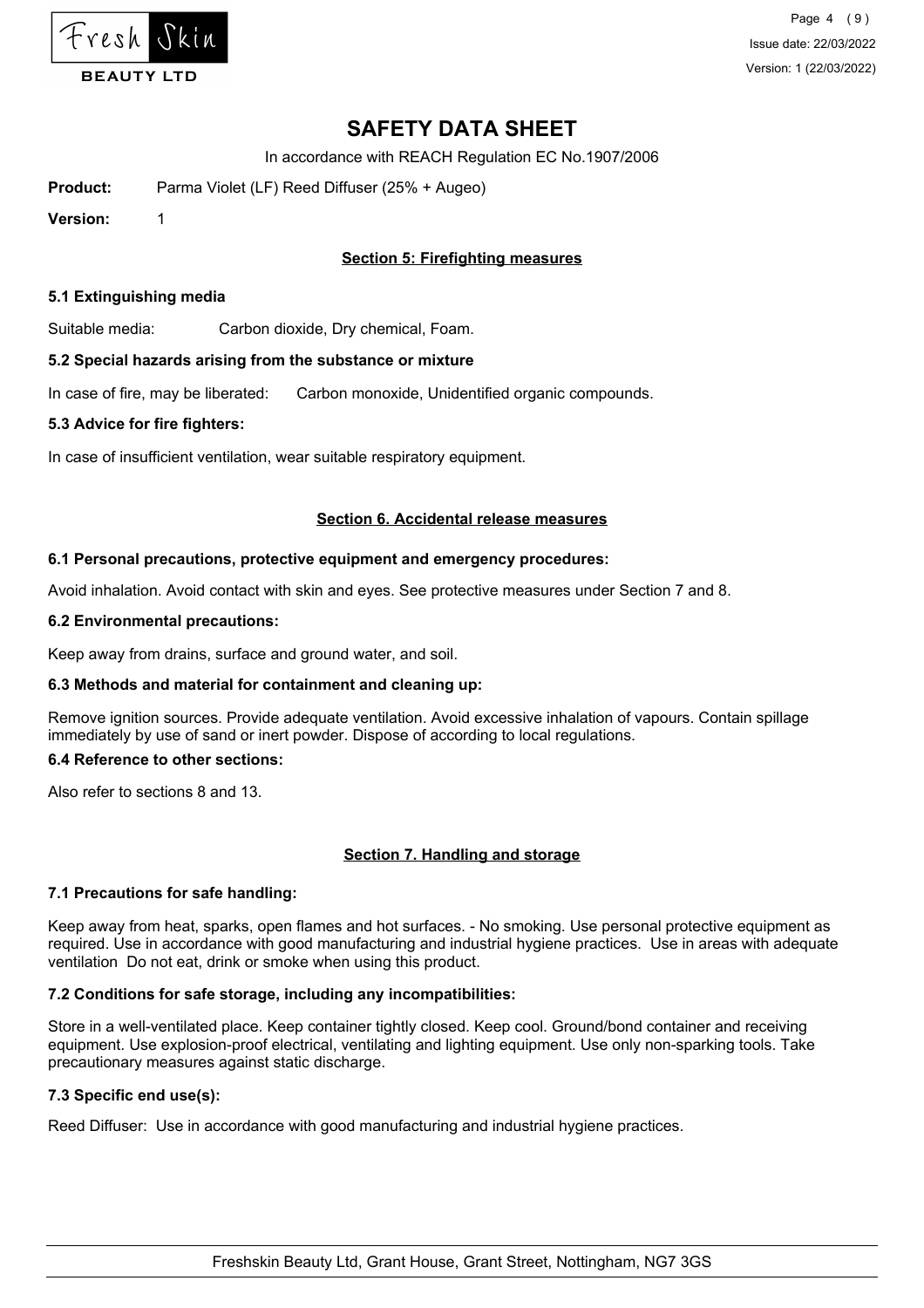

In accordance with REACH Regulation EC No.1907/2006

**Product:** Parma Violet (LF) Reed Diffuser (25% + Augeo)

**Version:** 1

## **Section 8. Exposure controls/personal protection**

#### **8.1 Control parameters**

Workplace exposure limits:

| Ingredient        | <b>CAS</b> | EC                   | <b>Description</b>                                       | <b>Value</b> |
|-------------------|------------|----------------------|----------------------------------------------------------|--------------|
| Diethyl phthalate |            | 84-66-2<br>201-550-6 | Long-term exposure limit (8-hour TWA)<br>$\frac{mq}{m3}$ | 5            |
|                   |            |                      | Short-term exposure limit (15-minute)<br>$\frac{mq}{m3}$ | 10           |

## **8.2 Exposure Controls**

#### **Eye / Skin Protection**

Wear protective gloves/eye protection/face protection

#### **Respiratory Protection**

Ensure adequate and ongoing ventilation is maintained in order to prevent build up of excessive vapour and to ensure occupational exposure limits are adhered to. If appropriate, and depending on your patterns and volumes of use, the following engineering controls may be required as additional protective measures: a) Isolate mixing rooms and other areas where this material is used or openly handled. Maintain these areas under negative air pressure relative to the rest of the plant. b) Employ the use of Personal protective equipment - an approved, properly fitted respirator with organic vapour cartridges or canisters and particulate filters. c) Use local exhaust ventilation around open tanks and other open sources of potential exposures in order to avoid excessive inhalation, including places where this material is openly weighed or measured. In addition, use general dilution ventilation of the work area to eliminate or reduce possible worker exposures. d) Use closed systems for transferring and processing this material.

Also refer to Sections 2 and 7.

#### **Section 9. Physical and chemical properties**

#### **9.1 Information on basic physical and chemical properties**

| Appearance:                                   | Not determined                               |
|-----------------------------------------------|----------------------------------------------|
| Odour:                                        | Not determined                               |
| <b>Odour threshold:</b>                       | Not determined                               |
| pH:                                           | Not determined                               |
| Melting point / freezing point:               | Not determined                               |
| Initial boiling point / range:                | Not determined                               |
| Flash point:                                  | Not determined                               |
| <b>Evaporation rate:</b>                      | Not determined                               |
| Flammability (solid, gas):                    | Not determined                               |
| Upper/lower flammability or explosive limits: | Product does not present an explosion hazard |
| Vapour pressure:                              | Not determined                               |
| Vapour density:                               | Not determined                               |
| <b>Relative density:</b>                      | Not determined                               |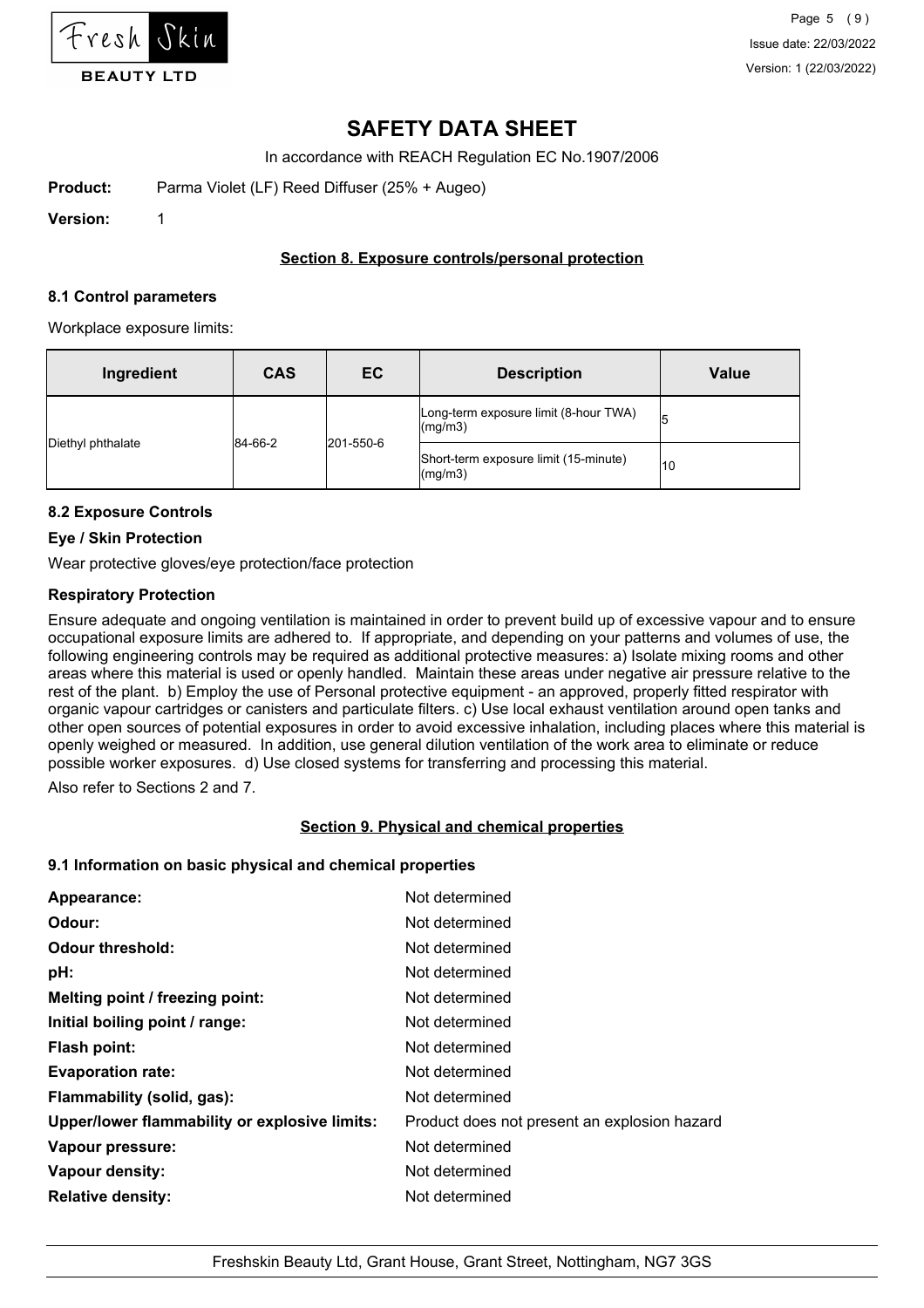

Page 6 (9) Issue date: 22/03/2022 Version: 1 (22/03/2022)

# **SAFETY DATA SHEET**

In accordance with REACH Regulation EC No.1907/2006

**Version:** 1

| Not determined |
|----------------|
| Not determined |
| Not determined |
| Not determined |
| Not determined |
| Not expected   |
| Not expected   |
|                |

**9.2 Other information:** None available

#### **Section 10. Stability and reactivity**

#### **10.1 Reactivity:**

Presents no significant reactivity hazard, by itself or in contact with water.

#### **10.2 Chemical stability:**

Good stability under normal storage conditions.

#### **10.3 Possibility of hazardous reactions:**

Not expected under normal conditions of use.

### **10.4 Conditions to avoid:**

Avoid extreme heat.

### **10.5 Incompatible materials:**

Avoid contact with strong acids, alkalis or oxidising agents.

#### **10.6 Hazardous decomposition products:**

Not expected.

#### **Section 11. Toxicological information**

#### **11.1 Information on toxicological effects**

This mixture has not been tested as a whole for health effects. The health effects have been calculated using the methods outlined in Regulation (EC) No 1272/2008 (CLP).

| <b>Acute Toxicity:</b>                    | Based on available data the classification criteria are not met. |
|-------------------------------------------|------------------------------------------------------------------|
| <b>Acute Toxicity Oral</b>                | >5000                                                            |
| <b>Acute Toxicity Dermal</b>              | Not Applicable                                                   |
| <b>Acute Toxicity Inhalation</b>          | Not Available                                                    |
| <b>Skin corrosion/irritation:</b>         | Based on available data the classification criteria are not met. |
| Serious eye damage/irritation:            | Eye Damage / Irritation Category 2                               |
| <b>Respiratory or skin sensitisation:</b> | Sensitization - Skin Category 1                                  |
| Germ cell mutagenicity:                   | Based on available data the classification criteria are not met. |
| <b>Carcinogenicity:</b>                   | Based on available data the classification criteria are not met. |
| <b>Reproductive toxicity:</b>             | Based on available data the classification criteria are not met. |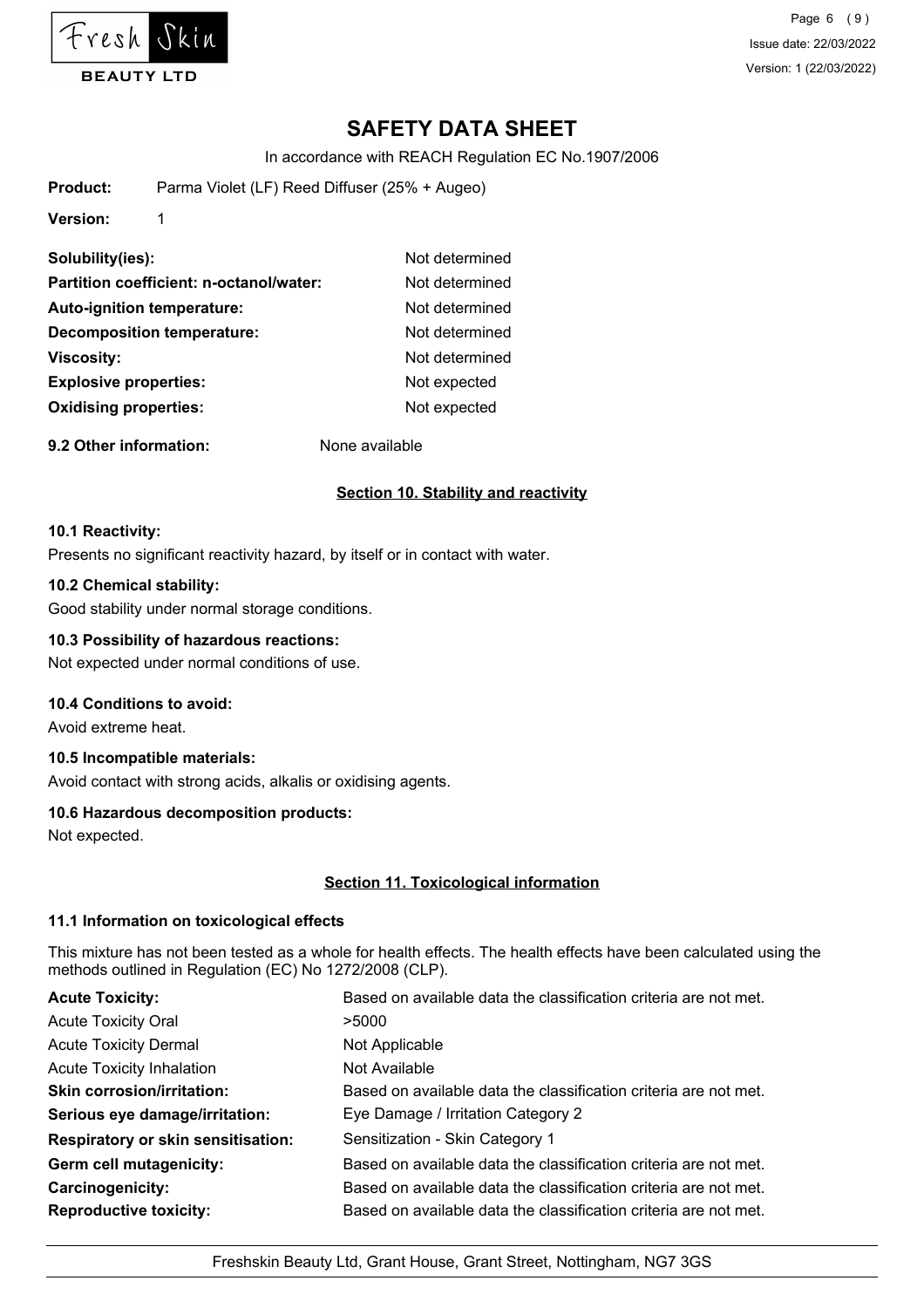

In accordance with REACH Regulation EC No.1907/2006

**Product:** Parma Violet (LF) Reed Diffuser (25% + Augeo)

**Version:** 1

| <b>STOT-single exposure:</b>   | Based on available data the classification criteria are not met. |
|--------------------------------|------------------------------------------------------------------|
| <b>STOT-repeated exposure:</b> | Based on available data the classification criteria are not met. |
| <b>Aspiration hazard:</b>      | Based on available data the classification criteria are not met. |

#### **Information about hazardous ingredients in the mixture**

Not Applicable

Refer to Sections 2 and 3 for additional information.

# **Section 12. Ecological information**

| 12.1 Toxicity:                                     |               |  |
|----------------------------------------------------|---------------|--|
| Harmful to aquatic life with long lasting effects. |               |  |
| 12.2 Persistence and degradability:                | Not available |  |
| 12.3 Bioaccumulative potential:                    | Not available |  |
| 12.4 Mobility in soil:                             | Not available |  |
| 12.5 Results of PBT and vPvB assessment:           |               |  |
|                                                    |               |  |

This substance does not meet the PBT/vPvB criteria of REACH, annex XIII.

**12.6 Other adverse effects:** Not available

# **Section 13. Disposal considerations**

## **13.1 Waste treatment methods:**

Dispose of in accordance with local regulations. Avoid disposing into drainage systems and into the environment. Empty containers should be taken to an approved waste handling site for recycling or disposal.

## **Section 14. Transport information**

|                                       | <b>14.1 UN</b><br>number: | 14.2 UN Proper Shipping Name: | 14.3<br><b>Transport</b><br>hazard<br>class(es): | <b>Sub Risk:</b> | 14.4 Packing<br>Group:   |
|---------------------------------------|---------------------------|-------------------------------|--------------------------------------------------|------------------|--------------------------|
| <b>UN Model</b><br><b>Regulations</b> | None                      | $\overline{\phantom{0}}$      |                                                  |                  | $\blacksquare$           |
| <b>IMDG</b>                           | None                      | $\overline{\phantom{0}}$      |                                                  |                  | $\blacksquare$           |
| ADR, RID, ADN                         | None                      | $\overline{\phantom{a}}$      |                                                  |                  | $\,$ $\,$                |
| <b>ICAO TI</b>                        | None                      | $\overline{\phantom{a}}$      |                                                  |                  | $\overline{\phantom{a}}$ |

**14.5 Environmental hazards:** Not environmentally hazardous for transport

**14.6 Special precautions for user:** None additional

**14.7 Transport in bulk according to Annex II of MARPOL73/78 and the IBC Code:**

Not classified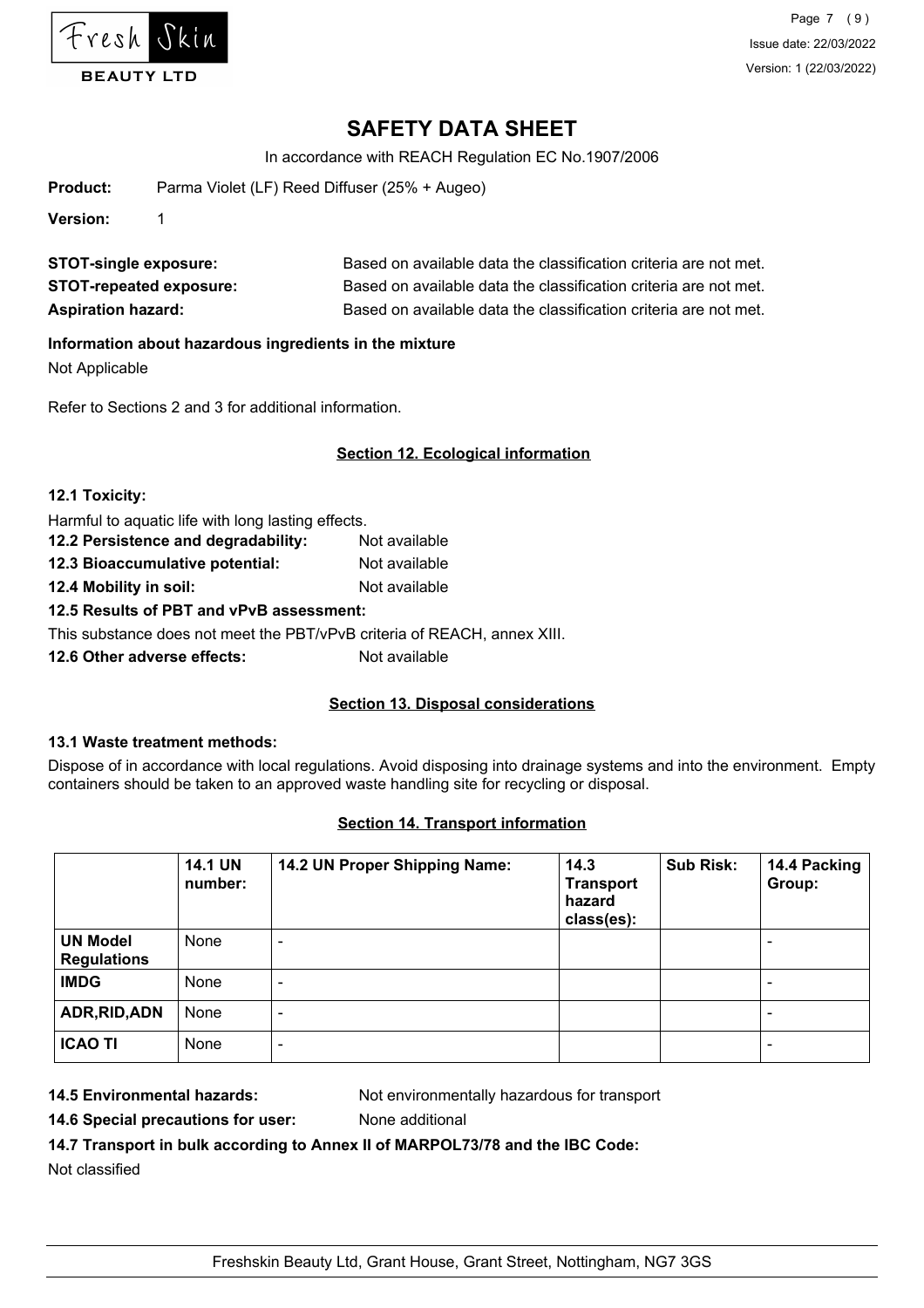

In accordance with REACH Regulation EC No.1907/2006

**Product:** Parma Violet (LF) Reed Diffuser (25% + Augeo)

**Version:** 1

## **Section 15. Regulatory information**

# **15.1 Safety, health and environmental regulations/legislation specific for the substance or mixture** None additional

#### **15.2 Chemical Safety Assessment**

A Chemical Safety Assessment has not been carried out for this product.

# **Section 16. Other information**

| <b>Concentration % Limits:</b>  | EH C3=31.24% EDI 2=13.33% SS 1=50.00% |
|---------------------------------|---------------------------------------|
| <b>Total Fractional Values:</b> | EH C3=3.20 EDI 2=7.50 SS 1=2.00       |
| <b>Key to revisions:</b>        |                                       |

Not applicable

# **Key to abbreviations:**

| <b>Abbreviation</b> | <b>Meaning</b>                                                            |
|---------------------|---------------------------------------------------------------------------|
| Acute Tox. 4        | Acute Toxicity - Oral Category 4                                          |
| Acute Tox. 4        | Acute Toxicity - Dermal Category 4                                        |
| Acute Tox. 4        | Acute Toxicity - Inhalation Category 4                                    |
| Aquatic Acute 1     | Hazardous to the Aquatic Environment - Acute Hazard Category 1            |
| Aquatic Chronic 1   | Hazardous to the Aquatic Environment - Long-term Hazard Category 1        |
| Aquatic Chronic 2   | Hazardous to the Aquatic Environment - Long-term Hazard Category 2        |
| Aquatic Chronic 3   | Hazardous to the Aquatic Environment - Long-term Hazard Category 3        |
| Eye Irrit. 2        | Eye Damage / Irritation Category 2                                        |
| H302                | Harmful if swallowed.                                                     |
| H312                | Harmful in contact with skin.                                             |
| H315                | Causes skin irritation.                                                   |
| H317                | May cause an allergic skin reaction.                                      |
| H319                | Causes serious eye irritation.                                            |
| H332                | Harmful if inhaled.                                                       |
| H335                | May cause respiratory irritation.                                         |
| H361                | Suspected of damaging fertility or the unborn child (exposure route).     |
| H400                | Very toxic to aquatic life.                                               |
| H410                | Very toxic to aquatic life with long lasting effects.                     |
| H411                | Toxic to aquatic life with long lasting effects.                          |
| H412                | Harmful to aquatic life with long lasting effects.                        |
| P202                | Do not handle until all safety precautions have been read and understood. |
| P261                | Avoid breathing vapour or dust.                                           |
| P <sub>264</sub>    | Wash hands and other contacted skin thoroughly after handling.            |
| P270                | Do not eat, drink or smoke when using this product.                       |
| P271                | Use only outdoors or in a well-ventilated area.                           |